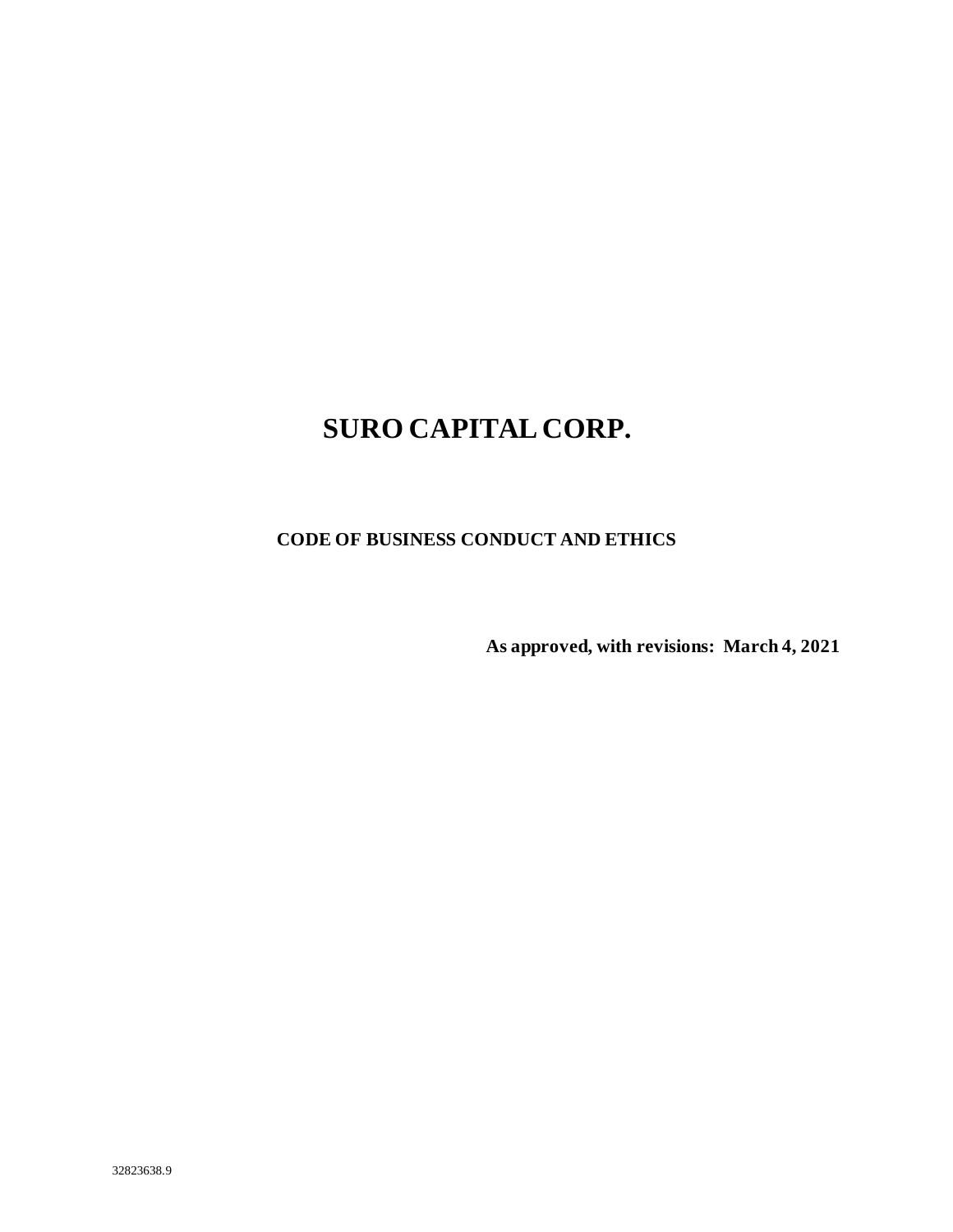# CODE OF BUSINESS CONDUCT AND ETHICS

# **TABLE OF CONTENTS**

Page

# **Annex**

|--|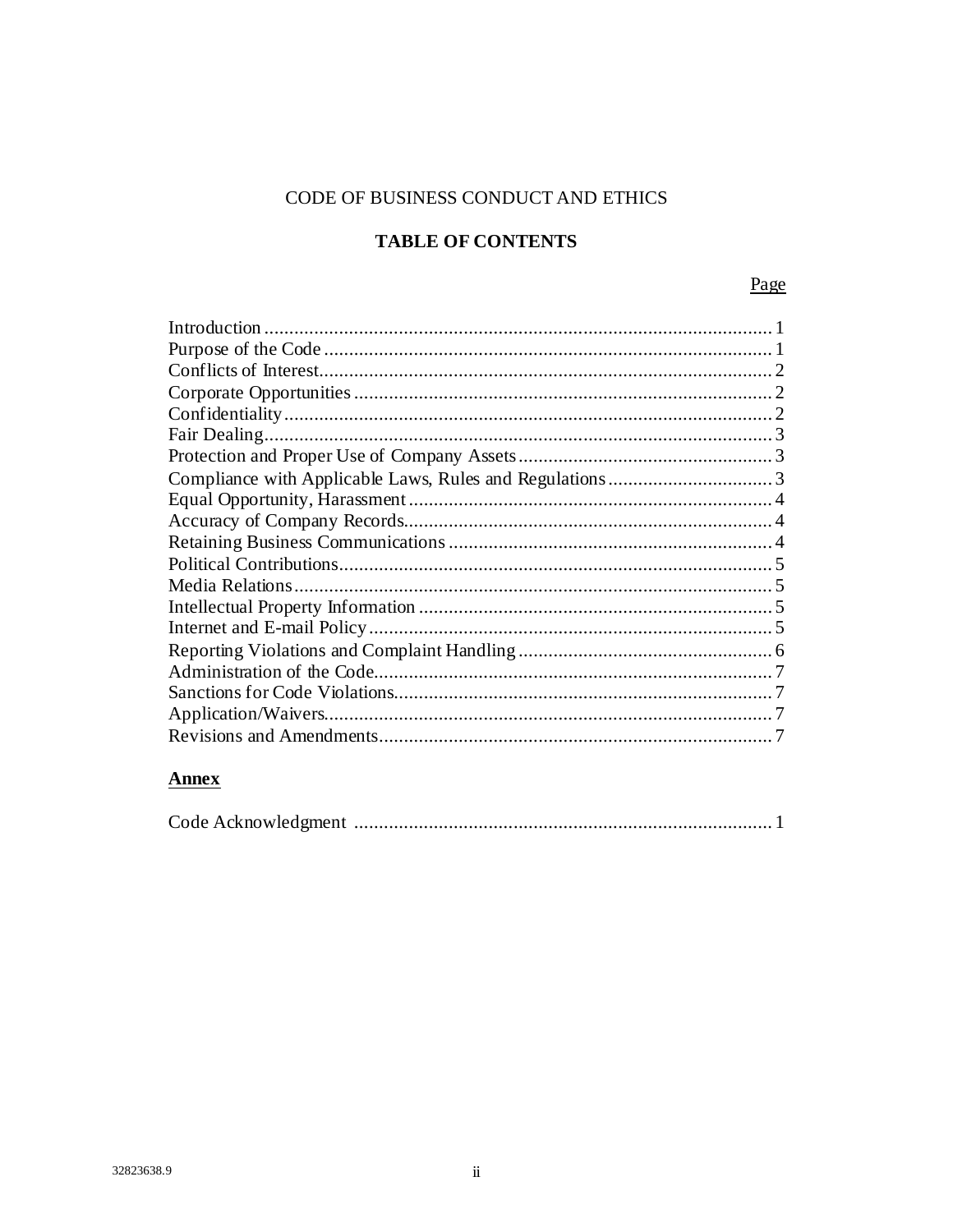## **CODE OF BUSINESS CONDUCT AND ETHICS**

## **Introduction**

Section 406 of the Sarbanes-Oxley Act of 2002 ("*SOX*") and Item 406 of Regulation S-K require that public companies disclose whether they have adopted a code of business conduct and ethics for certain officers and, if not, to explain why not. A code of business conduct an d ethics for this purpose is defined as a document setting forth standards that are reasonably designed to deter wrongdoing and to promote, among other matters, honest and ethical conduct, full and accurate disclosures in SEC filings and other public communications, and compliance with applicable laws, rules and regulations.

Ethics are important to SuRo Capital Corp. ("*SuRo Capital*," "*our*," "*us*," or "*we*") and to our management. SuRo Capital is committed to the highest ethical standards and to conducting our business with the highest level of integrity.

All officers, directors and employees of SuRo Capital (such individuals collectively referred to as the "*Covered Persons*," and individually, "*you*") are responsible for maintaining this level of integrity and for complying with the policies contained in this Code of Business Conduct and Ethics (the "*Code*"). If you have a question or concern about what is proper conduct for you or anyone else, please raise these concerns with any member of SuRo Capital's management, or follow the procedures outlined in applicable sections of this Code.

## **Purpose of the Code**

This Code is intended to:

- help you recognize ethical issues and take the appropriate steps to resolve these issues;
- deter ethical violations;
- assist you in reporting any unethical or illegal conduct; and
- reaffirm and promote our commitment to a corporate culture that values honesty and accountability.

All Covered Persons will acknowledge in writing that they have received a copy of this Code, read it, and understand that the Code contains our expectations regarding their conduct.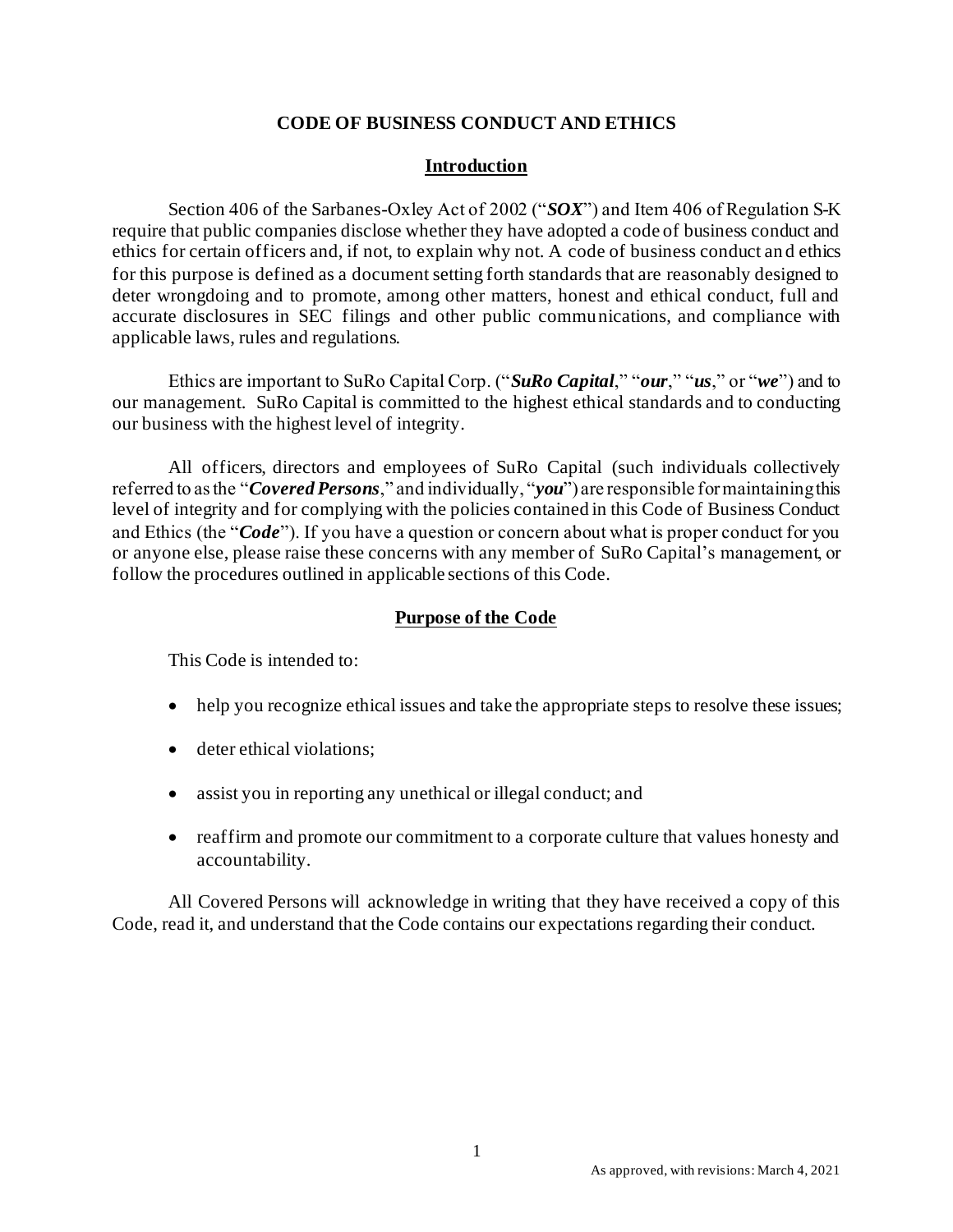# **Conflicts of Interest**

You must avoid any conflict, or the appearance of a conflict, between your personal interests and our interests. A conflict exists when your personal interests in any way interfere—or even appear to interfere—with our interests, or when you take any action or have any interests that may make it difficult for you to perform your job objectively and effectively. For example, a conflict of interest probably exists if:

- you cause us to enter into business relationships with you or a member of your family, or invest in companies affiliated with you or a member of your family;
- you, or a member of your family, receives improper personal benefits as a result of your position with us;
- you use any nonpublic information about us, our customers or our other business partners for your personal gain, or the gain of a member of your family; or
- you use or communicate confidential information obtained in the course of your work for your or another's personal benefit.

# **Corporate Opportunities**

Each of us has a duty to advance the legitimate interests of SuRo Capital when the opportunity to do so presents itself. Therefore, you may not:

- take for yourself personally opportunities, including investment opportunities, discovered through the use of your position with us or through the use of our property or information;
- use our property, information, or position for your personal gain or the gain of a family member; or
- compete, or prepare to compete, with us.

# **Confidentiality**

You must not disclose confidential information regarding us, our affiliates, our lenders, our clients or our other business partners, unless disclosure is authorized or required by law. Confidential information includes all non-public information that might be harmful to, or useful to the competitors of, SuRo Capital, our affiliates, our lenders, our clients or our other busin ess partners. This obligation continues even after you leave SuRo Capital, until the information becomes publicly available.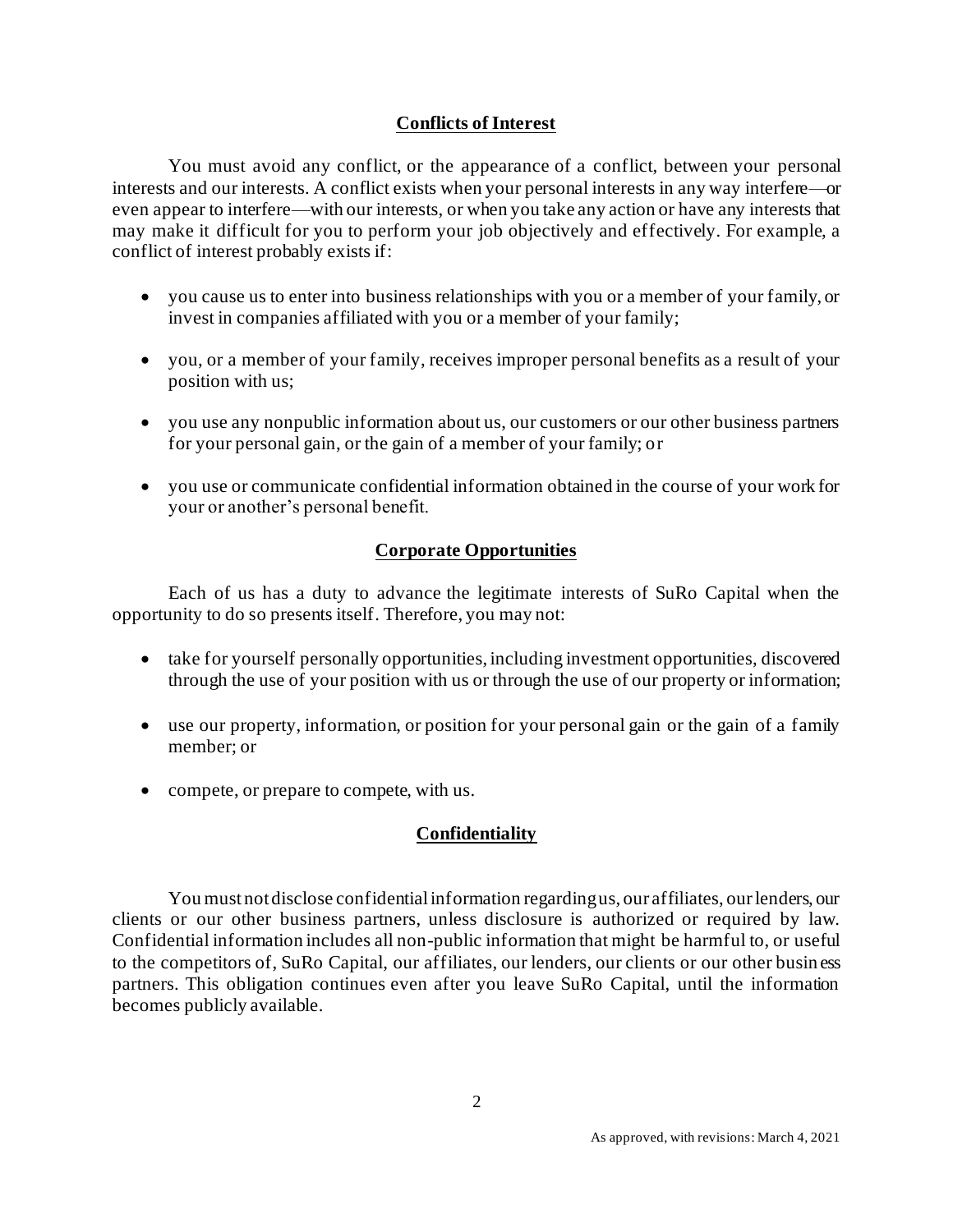# **Fair Dealing**

You must endeavor to deal fairly with our customers, suppliers and business partners, or any other companies or individuals with whom we do business or come into contact with, including fellow employees and our competitors. You must not take unfair advantage of these or other parties by means of:

- manipulation;
- concealment;
- abuse of privileged information;
- misrepresentation of material facts; or
- any other unfair-dealing practice.

# **Protection and Proper Use of Company Assets**

Our assets are to be used only for legitimate business purposes. Theft, carelessness and waste have a direct impact on our profitability. You should protect our assets and ensure they are used efficiently.

Incidental personal use of telephones, fax machines, copy machines, personal computers and similar equipment is generally allowed if there is no significant added cost to us, if it does not interfere with your work duties and if such use is not related to an illegal activity or to any outside business.

# **Compliance with Applicable Laws, Rules and Regulations**

All Covered Persons have a duty to comply with all laws, rules and regulations that apply to our business, including those relating to insider trading. Highlighted below are some of the key compliance guidelines that must be followed. Please talk to our Chief Compliance Officer if you have any questions about how to comply with these regulations and other laws, rules and regulations.

- **Insider trading.** It is against the law to buy or sell securities using material information that is not available to the public. Individuals who give this "inside" information to others may be liable to the same extent as the individuals who trade while in possession of such information. You must not trade in our securities, or the securities of our affiliates, our lenders, our clients, or our other business partners while in the possession of "inside" information.
- **"Whistleblower" protections.** It is against the law to discharge, demote, suspend, threaten, harass, or discriminate in any manner against an employee who provides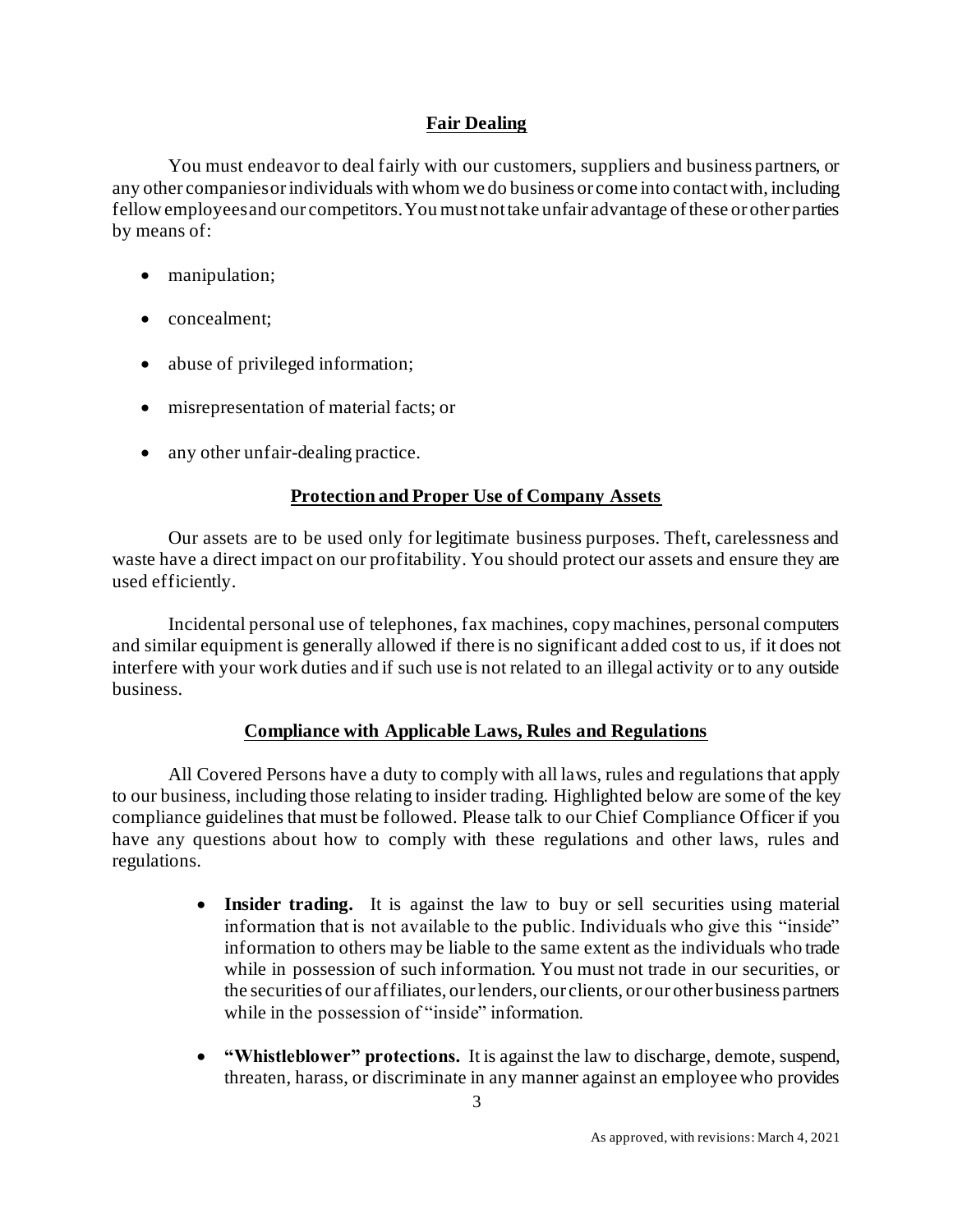information or otherwise assists in investigations or proceedings relating to violations of federal securities laws or other federal laws prohibiting fraud against shareholders. You must not discriminate in any way against an employee who engages in these "whistleblower" activities.

- **Investment Company Act requirements.** A separate code of ethics has been established to comply with the Investment Company Act of 1940, as amended, and is applicable to those persons designated in such code.
- **Document retention.** You must adhere to appropriate procedures governing the retention and destruction of records consistent with applicable laws, regulations and our policies. You may not destroy, alter or falsify any document that may be relevant to a threatened or pending lawsuit or governmental investigation.

In addition, we expect you to comply with all of our policies and procedures that apply to you. We may modify or update our policies and procedures in the future, and may adopt new company policies and procedures from time to time. You are also expected to observe the terms of any confidentiality agreement, employment agreement or other similar agreement that applies to you.

## **Equal Opportunity, Harassment**

We are committed to providing equal opportunity in all of our employment practices including selection, hiring, promotion, transfer and compensation of all qualified applicants and employees without regard to race, color, sex or gender, sexual orientation, religion, age, national origin, handicap, disability, citizenship status, marital status or any other status protected by law. With this in mind, there are certain behaviors that will not be tolerated. These include harassment, violence, intimidation, and discrimination of any kind involving race, color, sex or gender, sexual orientation, religion, age, national origin, handicap, disability, citizenship status, marital status or any other status protected by law.

#### **Accuracy of Company Records**

We require honest and accurate recording and reporting of information in order to make responsible business decisions. This includes data such as quality, safety and personnel records, as well as financial records.

All financial books, records and accounts must accurately reflect transactions and events, and conform both to required accounting principles and to our system of internal controls.

#### **Retaining Business Communications**

The law requires us to maintain certain types of corporate records, usually for specified periods of time. Failure to retain those records for those minimum periods could subject us to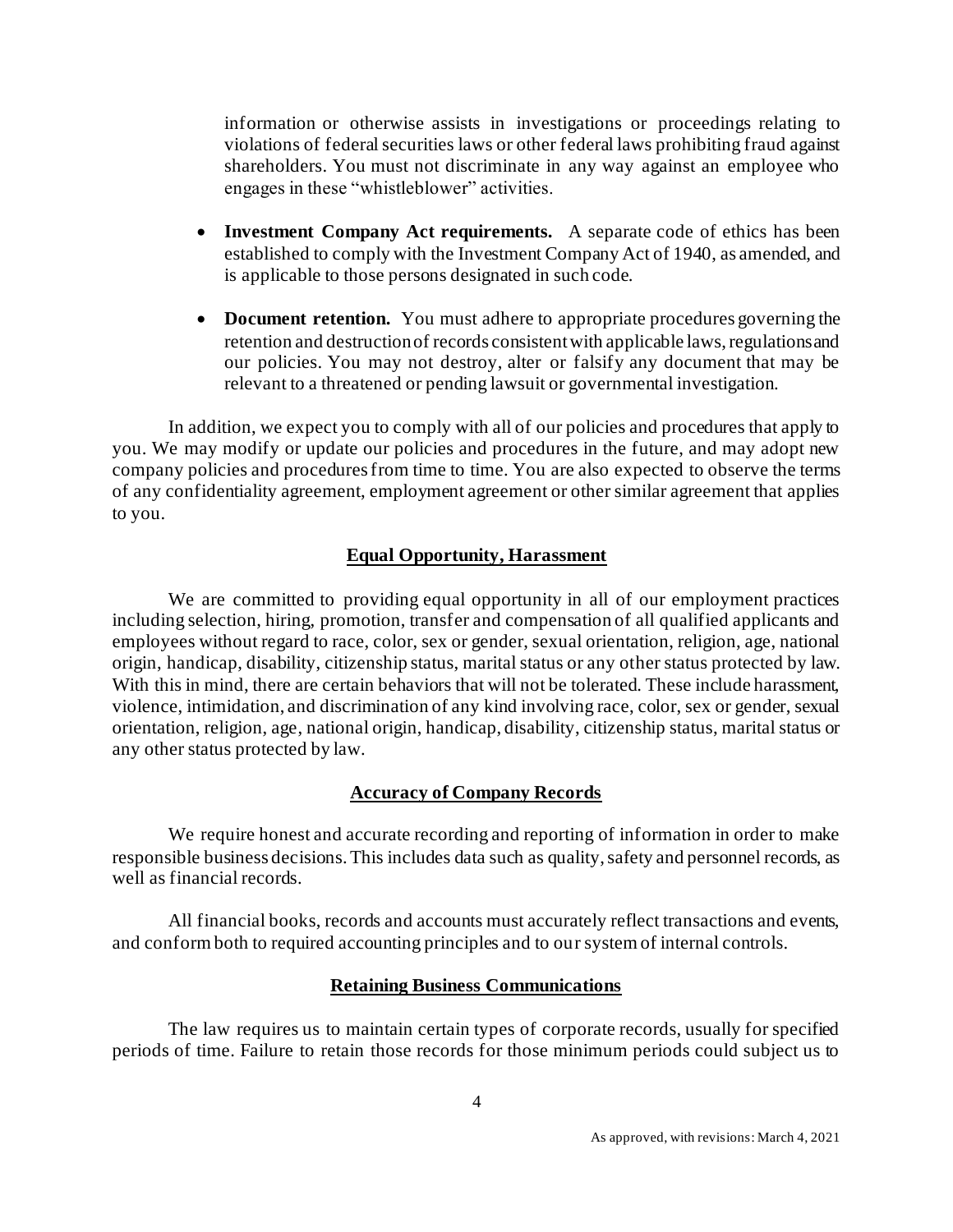penalties and fines, cause the loss of rights, obstruct justice, place us in contempt of court or seriously disadvantage us in litigation.

From time to time, we establish retention or destruction policies to ensure legal compliance. We expect you to fully comply with any published records retention or destruction policies, provided that you should note the following exception: If you believe, or we inform you, that our records are relevant to any litigation or governmental action, or any potential litigation or action, then you must preserve those records until we determine the records are no longer needed. This exception supersedes any previously or subsequently established destruction policies for those records. If you believe this exception may apply, or have any questions regarding the possible applicability of this exception, please contact our Chief Compliance Officer.

# **Political Contributions**

No funds of SuRo Capital may be given directly to political candidates. You may, however, engage in political activity with your own resources on your own time, subject, however, to any other applicable restrictions.

# **Media Relations**

We must speak with a unified voice in all dealings with the press and other media. As a result, our Chief Executive Officer or our Investor Relations personnel are the only contact for media seeking information about SuRo Capital. Any requests from the media must be referred to our Chief Executive Officer or our Investor Relations personnel.

# **Intellectual Property Information**

Information generated in our business is a valuable asset. Protecting this information plays an important role in our growth and ability to compete. Such information includes business and research plans; objectives and strategies; trade secrets; unpublished financial information; salary and benefits data; lender and other business partner lists. Employees who have access to our intellectual property information are obligated to safeguard it from unauthorized access and:

- not disclose this information to persons outside of SuRo Capital;
- not use this information for personal benefit or the benefit of persons outside of SuRo Capital; and
- not share this information with other employees except on a legitimate "need to know" basis.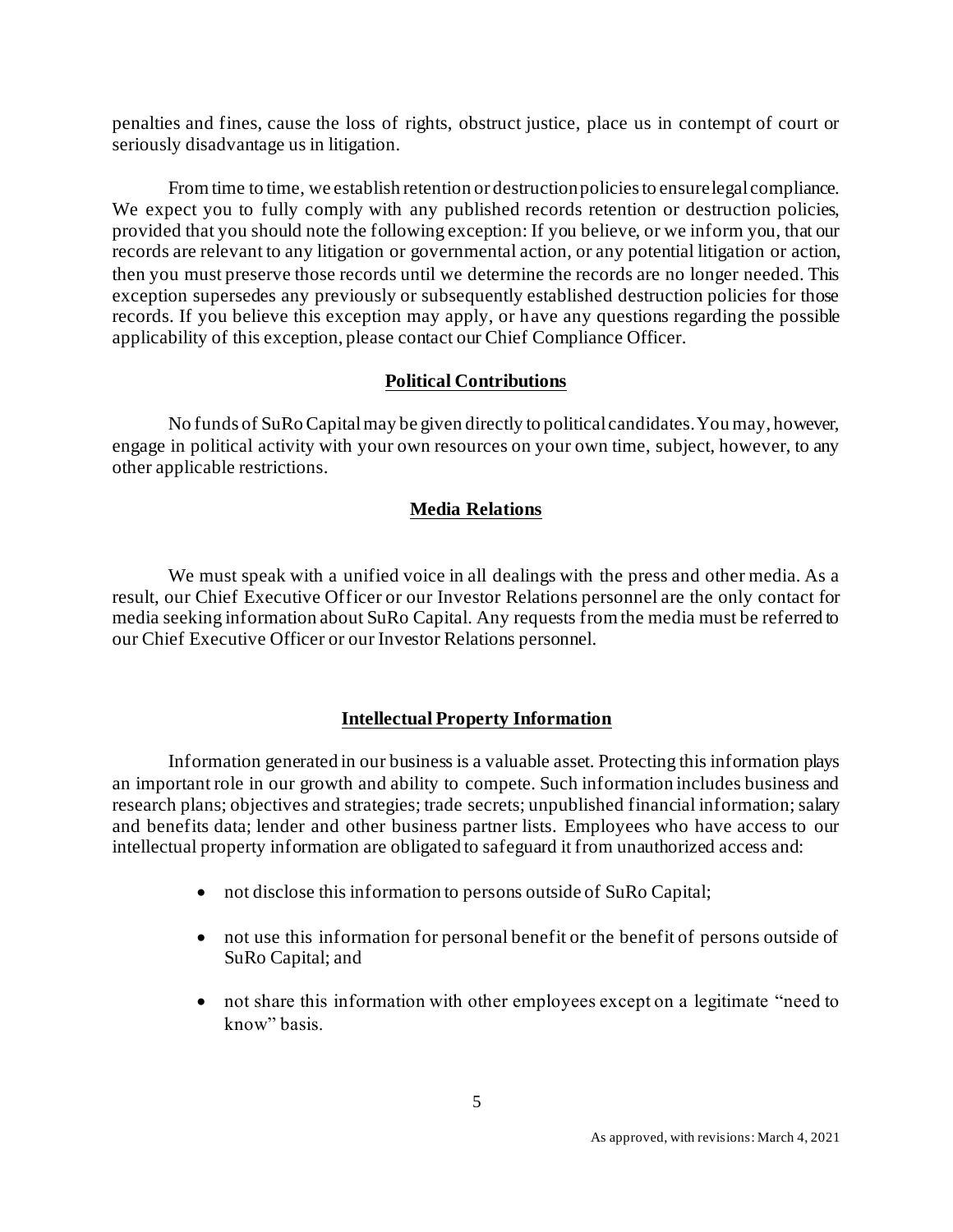## **Internet and E-Mail Policy**

We provide an e-mail system and Internet access to certain of our employees to help them do their work. You may use the e-mail system and the Internet only for legitimate business purposes in the course of your duties. Incidental and occasional personal use is permitted, but never for personal gain or any improper use. Further, you are prohibited from discussing or posting information regarding SuRo Capital in any external electronic forum, including Internet chat rooms or electronic bulletin boards.

#### **Reporting Violations and Complaint Handling**

You are responsible for compliance with the rules, standards and principles described in this Code. In addition, you should be alert to possible violations of the Code by SuRo Capital's employees, officers and directors, and you are expected to report a violation promptly. Normally, reports should be made to one's immediate supervisor. Under some circumstances, it may be impractical or you may feel uncomfortable raising a matter with your supervisor. In those instances, you are encouraged to contact our Chief Compliance Officer who will investigate and report the matter to our Chief Executive Officer and/or the Board of Directors, as the circumstance dictates. You will also be expected to cooperate in an investigation of a violation.

Anyone who has a concern about SuRo Capital's conduct, the conduct of an officer, director or employee of SuRo Capital, or our accounting, internal accounting controls or auditing matters, may communicate that concern to the Audit Committee of the Board of Directors by direct communication with our Chief Compliance Officer or by email or in writing. All reported concerns shall be forwarded to the Audit Committee and will be simultaneously addressed by our Chief Compliance Officer in the same way that other concerns are addressed by us. The status of all outstanding concerns forwarded to the Audit Committee will be reported on a quarterly basis by our Chief Compliance Officer. The Audit Committee may direct that certain matters be presented to the full Board of Directors and may also direct special treatment, including the retention of outside advisers or counsel, for any concern reported to it.

All reports will be investigated and, whenever possible, requests for confidentiality shall be honored. Though, while anonymous reports will be accepted, please understand that anonymity may hinder or impede the investigation of a report. All cases of questionable activity or improper actions will be reviewed for appropriate action, discipline or corrective actions. Whenever possible, we will keep confidential the identity of employees, officers or directors who are accused of violations, unless or until it has been determined that a violation has occurred.

**There will be no reprisal, retaliation, or adverse action taken against any employee who, in good faith, reports or assists in the investigation of a violation or suspected violation, or who makes an inquiry about the appropriateness of an anticipated or actual course of action.**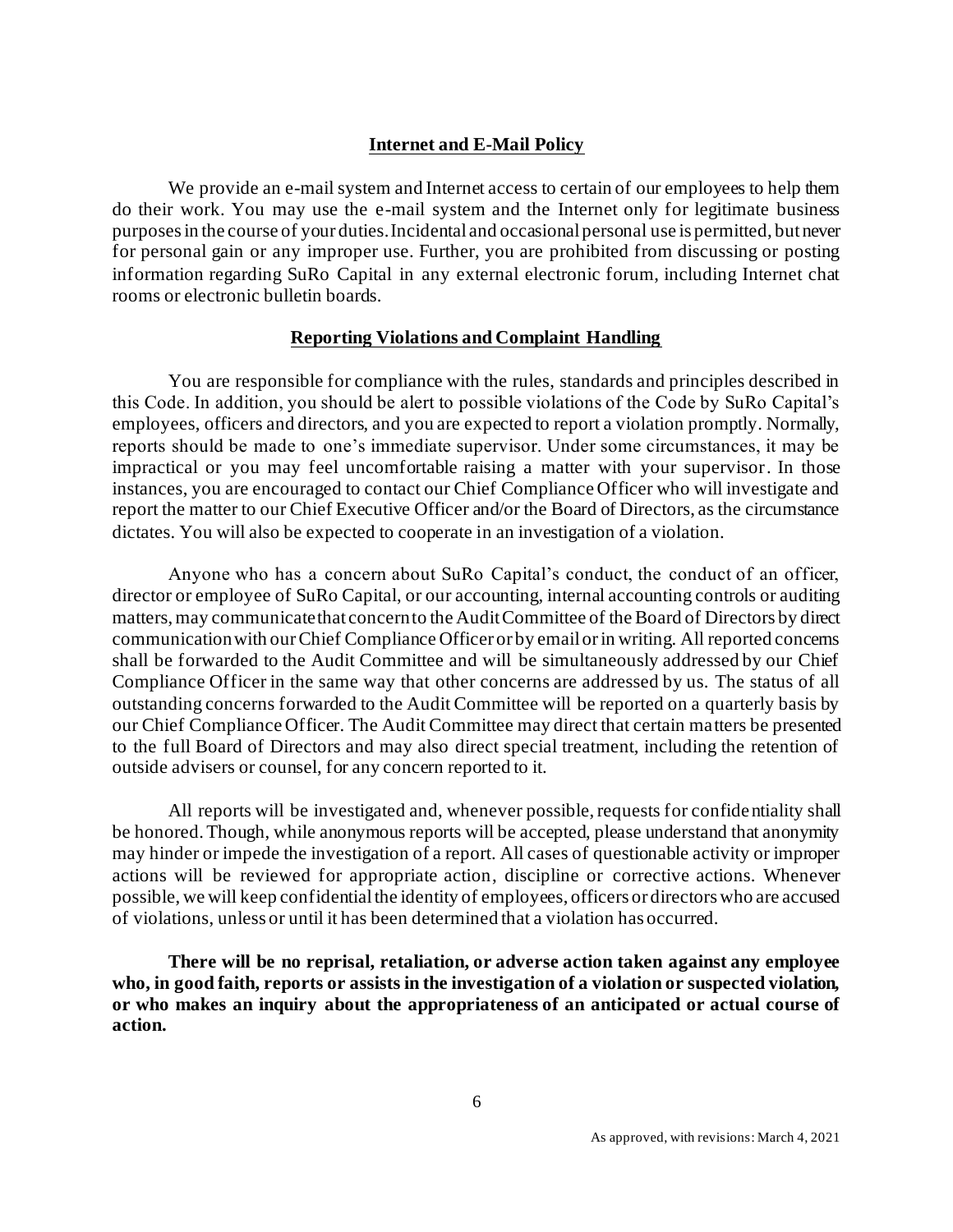**For reporting concerns about SuRo Capital's conduct, the conduct of a director or officer of SuRo Capital, or about SuRo Capital's accounting, internal accounting controls or auditing matters, you may use the following means of communication:**

## **ADDRESS: SuRo Capital Corp. One Sansome Street, Suite 730 San Francisco, California 94104**

In the case of a confidential, anonymous submission, employees should set forth their concerns in writing and forward them in a sealed envelope to the Chair of the Audit Committee, in care of our Chief Compliance Officer, such envelope to be labeled with a legend such as: "To be opened by the Audit Committee only."

#### **Administration of the Code**

The Chief Compliance Officer has overall responsibility for administering the Code and reporting on the administration of and compliance with the Code and related matters to our Board of Directors.

#### **Sanctions for Code Violations**

All violations of the Code will result in appropriate corrective action, up to and including dismissal. If the violation involves potentially criminal activity, the individual or individuals in question will be reported, as warranted, to the appropriate authorities.

#### **Application/Waivers**

All directors, officers, and employees of SuRo Capital are subject to this Code.

Insofar as other policies or procedures of SuRo Capital govern or purport to govern the behavior or activities of all persons who are subject to this Code, they are superseded by this Code to the extent that they overlap or conflict with the provisions of this Code.

Any amendment or waiver of the Code for an executive officer or member of our Board of Directors must be made by our Board of Directors and may be required to be disclosed on a current report on Form 8-K filed with the Securities and Exchange Commission within four business days following such amendment or waiver.

#### **Revisions and Amendments**

This Code may be revised, changed or amended at any time by our Board of Directors. Following any material revisions or updates, an updated version of this Code will be distributed to you, and will supersede the prior version of this Code effective upon distribution. We may ask you to sign an acknowledgement confirming that you have read and understood the revised version of the Code and that you agree to comply with the provisions.